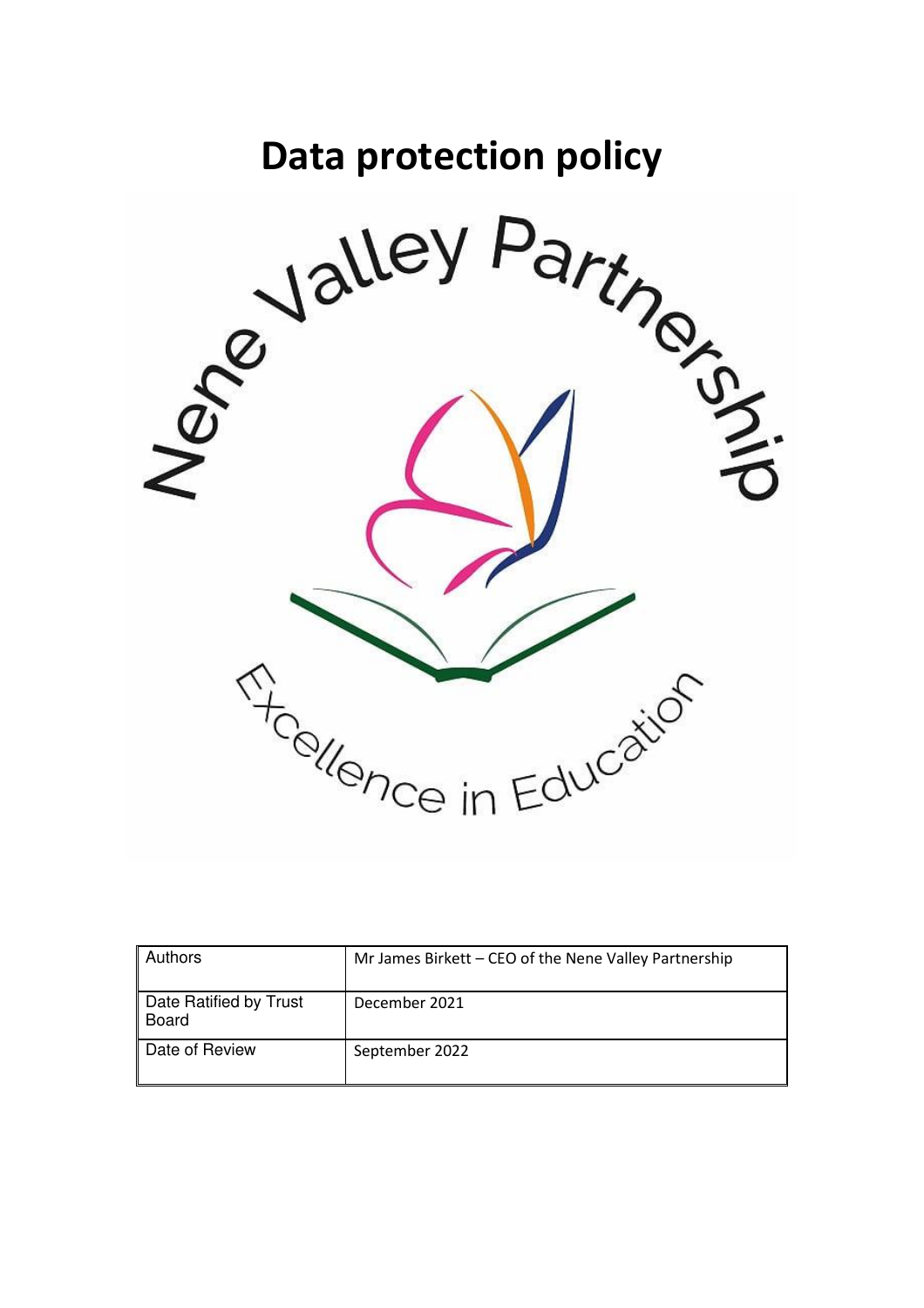# **1. Aims**

Our Trust aims to ensure that all personal data collected about staff, pupils, parents, Trustees, governors, visitors and other individuals is collected, stored and processed in accordance with the [General Data](https://eur-lex.europa.eu/legal-content/EN/TXT/?qid=1528874672298&uri=CELEX:02016R0679-20160504)  [Protection Regulation \(EU\) 2016/679 \(GDPR\)](https://eur-lex.europa.eu/legal-content/EN/TXT/?qid=1528874672298&uri=CELEX:02016R0679-20160504) and th[e Data Protection Act 2018 \(DPA 2018\).](http://www.legislation.gov.uk/ukpga/2018/12/contents/enacted)

This policy applies to all personal data, regardless of whether it is in paper or electronic format.

## **2. Legislation and guidance**

This policy meets the requirements of the GDPR and the DPA 2018. It is based on guidance published by the Information Commissioner's Office (ICO) on th[e GDPR.](https://ico.org.uk/for-organisations/guide-to-the-general-data-protection-regulation-gdpr/)

It meets the requirements of th[e Protection of Freedoms Act 2012](https://www.legislation.gov.uk/ukpga/2012/9/part/1/chapter/2) when referring to the use of biometric data.

It also reflects the ICO's [code of practice](https://ico.org.uk/media/for-organisations/documents/1542/cctv-code-of-practice.pdf) for the use of surveillance cameras and personal information.

In addition, this policy complies with our funding agreement and articles of association.

| <b>TERM</b>                         | <b>DEFINITION</b>                                                                                                                                |
|-------------------------------------|--------------------------------------------------------------------------------------------------------------------------------------------------|
| Personal data                       | Any information relating to an identified, or identifiable, living<br>individual.                                                                |
|                                     | This may include the individual's:                                                                                                               |
|                                     | > Name (including initials)                                                                                                                      |
|                                     | > Identification number                                                                                                                          |
|                                     | > Location data                                                                                                                                  |
|                                     | > Online identifier, such as a username                                                                                                          |
|                                     | It may also include factors specific to the individual's physical,<br>physiological, genetic, mental, economic, cultural or social<br>identity.  |
| Special categories of personal data | Personal data which is more sensitive and so needs more<br>protection, including information about an individual's:<br>> Racial or ethnic origin |
|                                     | > Political opinions                                                                                                                             |
|                                     | > Religious or philosophical beliefs                                                                                                             |
|                                     | > Trade union membership                                                                                                                         |
|                                     | $\sum$ Genetics                                                                                                                                  |
|                                     | > Biometrics (such as fingerprints, retina and iris patterns),<br>where used for identification purposes                                         |
|                                     | $\blacktriangleright$ Health – physical or mental                                                                                                |
|                                     | $\ge$ Sex life or sexual orientation                                                                                                             |

#### **3. Definitions**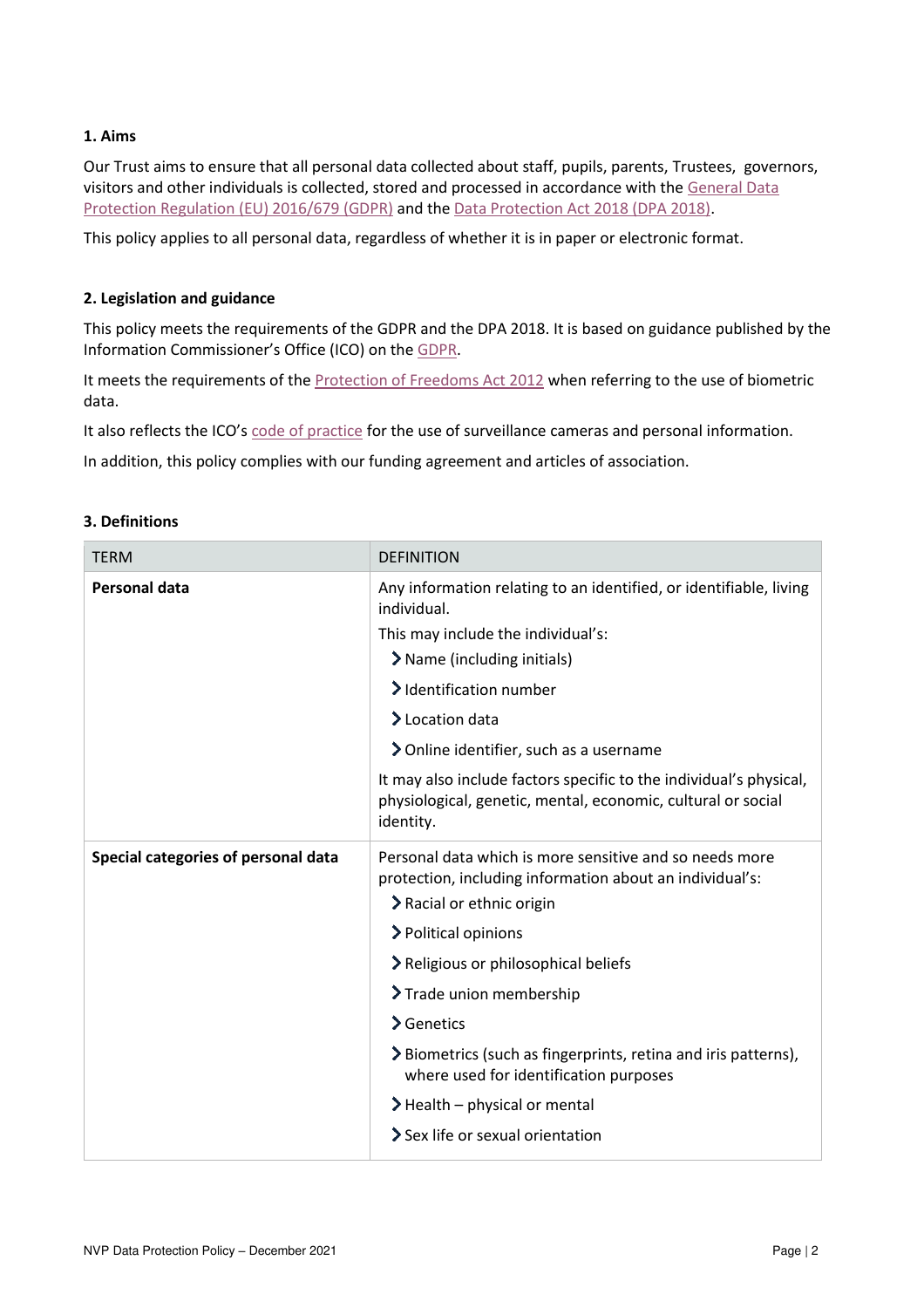| <b>TERM</b>          | <b>DEFINITION</b>                                                                                                                                                                                                             |
|----------------------|-------------------------------------------------------------------------------------------------------------------------------------------------------------------------------------------------------------------------------|
| Processing           | Anything done to personal data, such as collecting, recording,<br>organising, structuring, storing, adapting, altering, retrieving,<br>using, disseminating, erasing or destroying.<br>Processing can be automated or manual. |
| Data subject         | The identified or identifiable individual whose personal data is<br>held or processed.                                                                                                                                        |
| Data controller      | A person or organisation that determines the purposes and<br>the means of processing of personal data.                                                                                                                        |
| Data processor       | A person or other body, other than an employee of the data<br>controller, who processes personal data on behalf of the data<br>controller.                                                                                    |
| Personal data breach | A breach of security leading to the accidental or unlawful<br>destruction, loss, alteration, unauthorised disclosure of, or<br>access to, personal data.                                                                      |

## **4. The data controller**

Our Trust processes personal data relating to parents, pupils, staff, Trustees, governors, visitors and others, and therefore is a data controller.

All schools are registered with the ICO, as legally required.

## **5. Roles and responsibilities**

This policy applies to **all staff** employed by the Trust, and to external organisations or individuals working on our behalf. Staff who do not comply with this policy may face disciplinary action.

## **5.1 Governing board**

The governing board of each school has overall responsibility for ensuring that each school complies with all relevant data protection obligations.

## **5.2 The Trust Board**

Trustees have overall responsibility for setting and reviewing this policy and ensuring that it complies with all relevant legislation.

## **5.3 Data protection officer**

The data protection officer (DPO) is responsible for overseeing the implementation of this policy, monitoring our compliance with data protection law, and developing related policies and guidelines where applicable.

They will provide an annual report of their activities directly to the governing board and, where relevant, report to the board their advice and recommendations on school data protection issues.

The DPO is also the first point of contact for individuals whose data the school processes, and for the ICO.

Full details of the DPO's responsibilities are set out in their job description.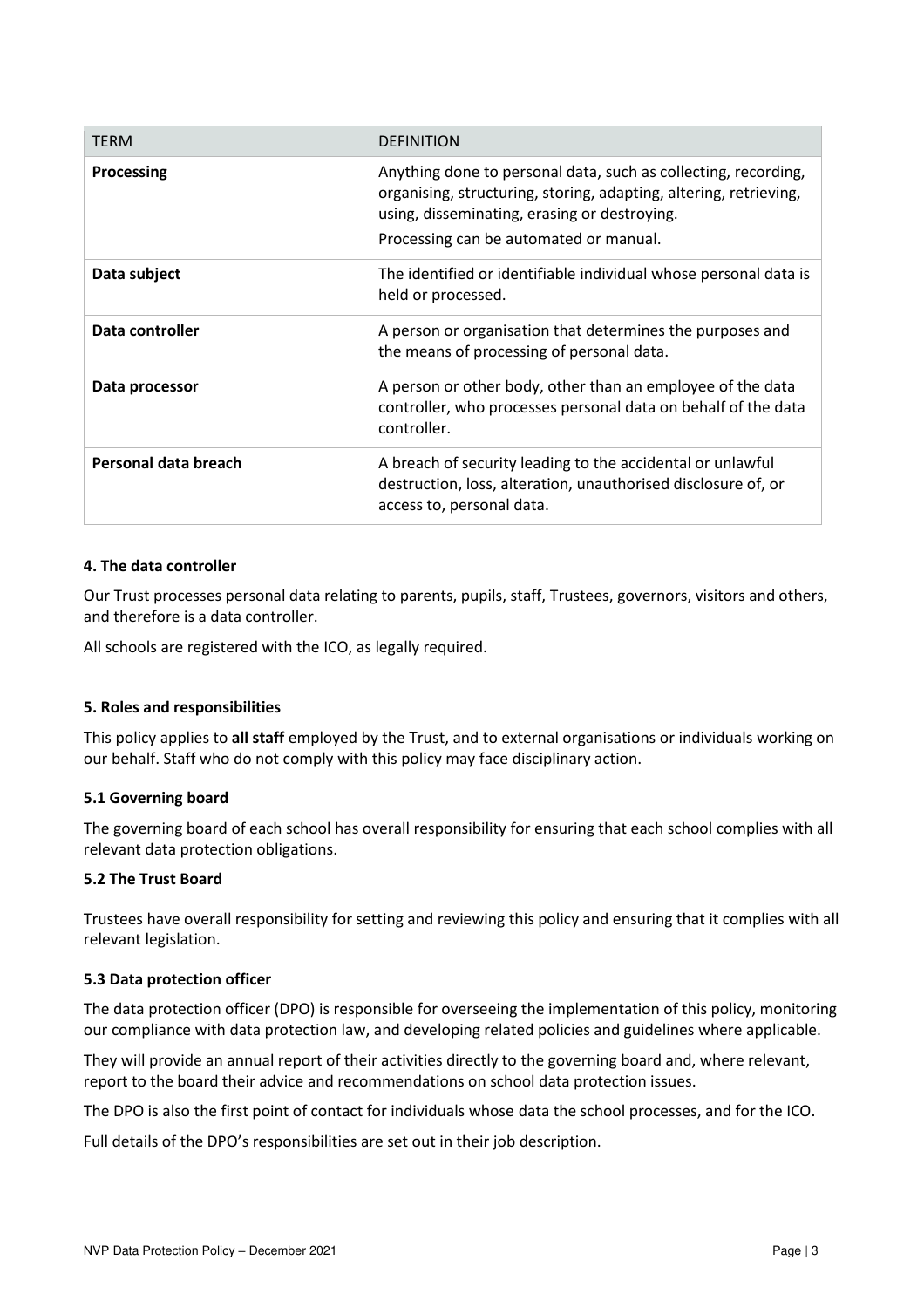Our DPO is Kieron Beeby and is contactable via 01933 663501 or [NVP-DPO@nenevalleypartnership.com](mailto:NVP-DPO@nenevalleypartnership.com)

Our Network Manager is Ben Stout, who leads on ensuring that operational practices are compliant with relevant legislation and best practice.

In order to ensure that the DPO and Network Manager have access to expert specialist advice, the Nene Valley Partnership retains a contract with an external company to provide advice on potential breaches and other data protection enquiries.

## **5.4 Headteacher**

The Headteacher/Head of School of each school acts as the representative of the data controller on a day-today basis.

## **5.5 All staff**

Staff are responsible for:

- Collecting, storing and processing any personal data in accordance with this policy
- Informing the Trust/school of any changes to their personal data, such as a change of address
- Contacting the DPO in the following circumstances:
	- With any questions about the operation of this policy, data protection law, retaining personal data or keeping personal data secure
	- If they have any concerns that this policy is not being followed
	- If they are unsure whether or not they have a lawful basis to use personal data in a particular way
	- If they need to rely on or capture consent, draft a privacy notice, deal with data protection rights invoked by an individual, or transfer personal data outside the European Economic Area
	- If there has been a data breach
	- Whenever they are engaging in a new activity that may affect the privacy rights of individuals
	- If they need help with any contracts or sharing personal data with third parties

## **6. Data protection principles**

The GDPR is based on data protection principles that our Trust must comply with.

The principles say that personal data must be:

- Processed lawfully, fairly and in a transparent manner
- Collected for specified, explicit and legitimate purposes
- Adequate, relevant and limited to what is necessary to fulfil the purposes for which it is processed
- Accurate and, where necessary, kept up to date
- Kept for no longer than is necessary for the purposes for which it is processed
- Processed in a way that ensures it is appropriately secure

This policy sets out how the Trust aims to comply with these principles.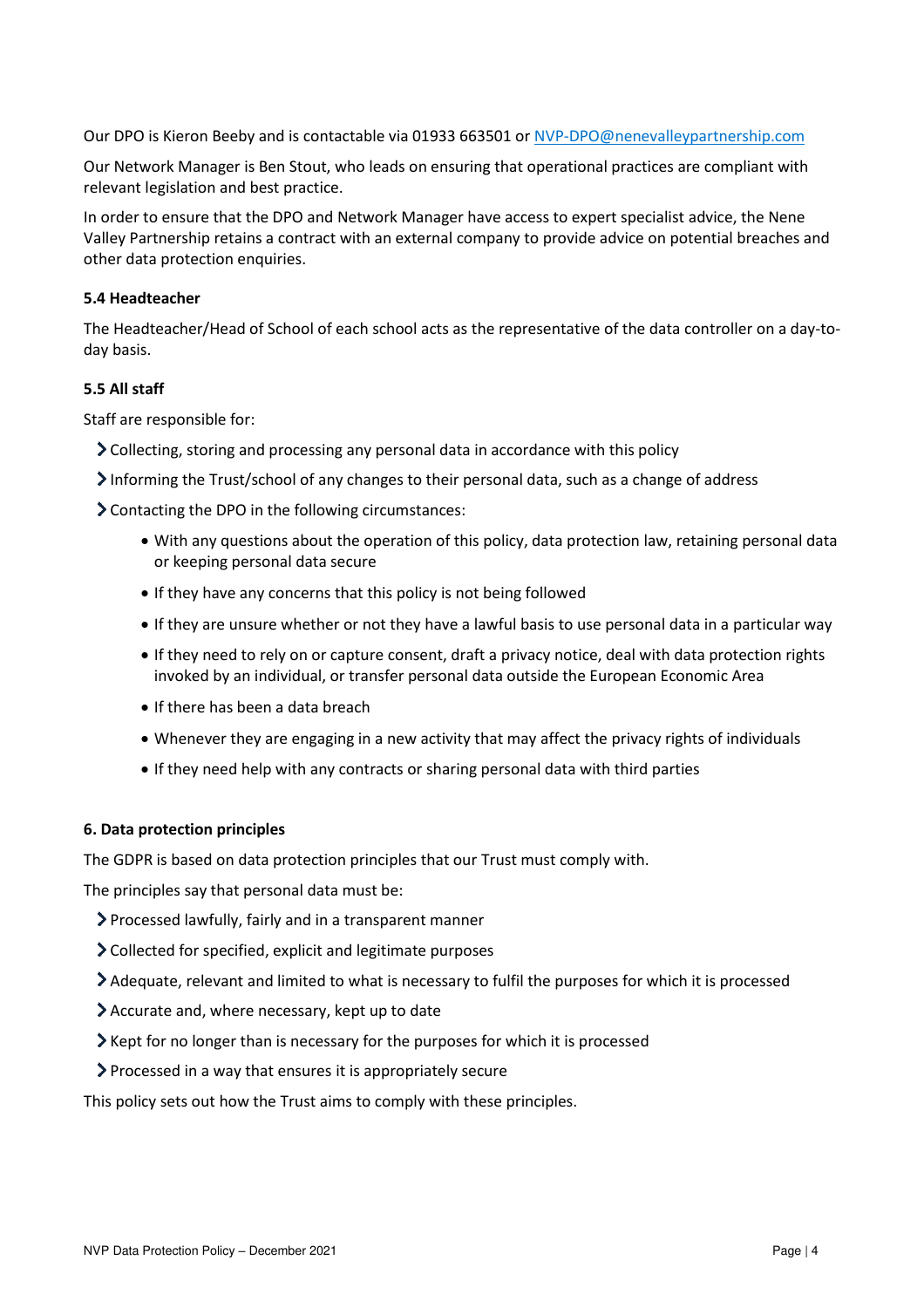# **7. Collecting personal data**

#### **7.1 Lawfulness, fairness and transparency**

We will only process personal data where we have one of 6 'lawful bases' (legal reasons) to do so under data protection law:

- The data needs to be processed so that the Trust can **fulfil a contract** with the individual, or the individual has asked the Trust to take specific steps before entering into a contract
- The data needs to be processed so that the Trust can **comply with a legal obligation**
- The data needs to be processed to ensure the **vital interests** of the individual or another person i.e. to protect someone's life
- The data needs to be processed so that the Trust, as a public authority, can **perform a task in the public interest or exercise its official authority**
- The data needs to be processed for the **legitimate interests** of the Trust (where the processing is not for any tasks the Trust performs as a public authority) or a third party, provided the individual's rights and freedoms are not overridden
- The individual (or their parent/carer when appropriate in the case of a pupil) has freely given clear **consent**

For special categories of personal data, we will also meet one of the special category conditions for processing under data protection law:

- The individual (or their parent/carer when appropriate in the case of a pupil) has given **explicit consent**
- The data needs to be processed to perform or exercise obligations or rights in relation to **employment, social security or social protection law**
- The data needs to be processed to ensure the **vital interests** of the individual or another person, where the individual is physically or legally incapable of giving consent
- The data has already been made **manifestly public** by the individual
- The data needs to be processed for the establishment, exercise or defence of **legal claims**
- The data needs to be processed for reasons of **substantial public interest** as defined in legislation
- The data needs to be processed for **health or social care purposes**, and the processing is done by, or under the direction of, a health or social work professional or by any other person obliged to confidentiality under law
- The data needs to be processed for **public health reasons**, and the processing is done by, or under the direction of, a health professional or by any other person obliged to confidentiality under law
- The data needs to be processed for **archiving purposes**, scientific or historical research purposes, or statistical purposes, and the processing is in the public interest

For criminal offence data, we will meet both a lawful basis and a condition set out under data protection law. Conditions include:

- The individual (or their parent/carer when appropriate in the case of a pupil) has given **consent**
- The data needs to be processed to ensure the **vital interests** of the individual or another person, where the individual is physically or legally incapable of giving consent
- The data has already been made **manifestly public** by the individual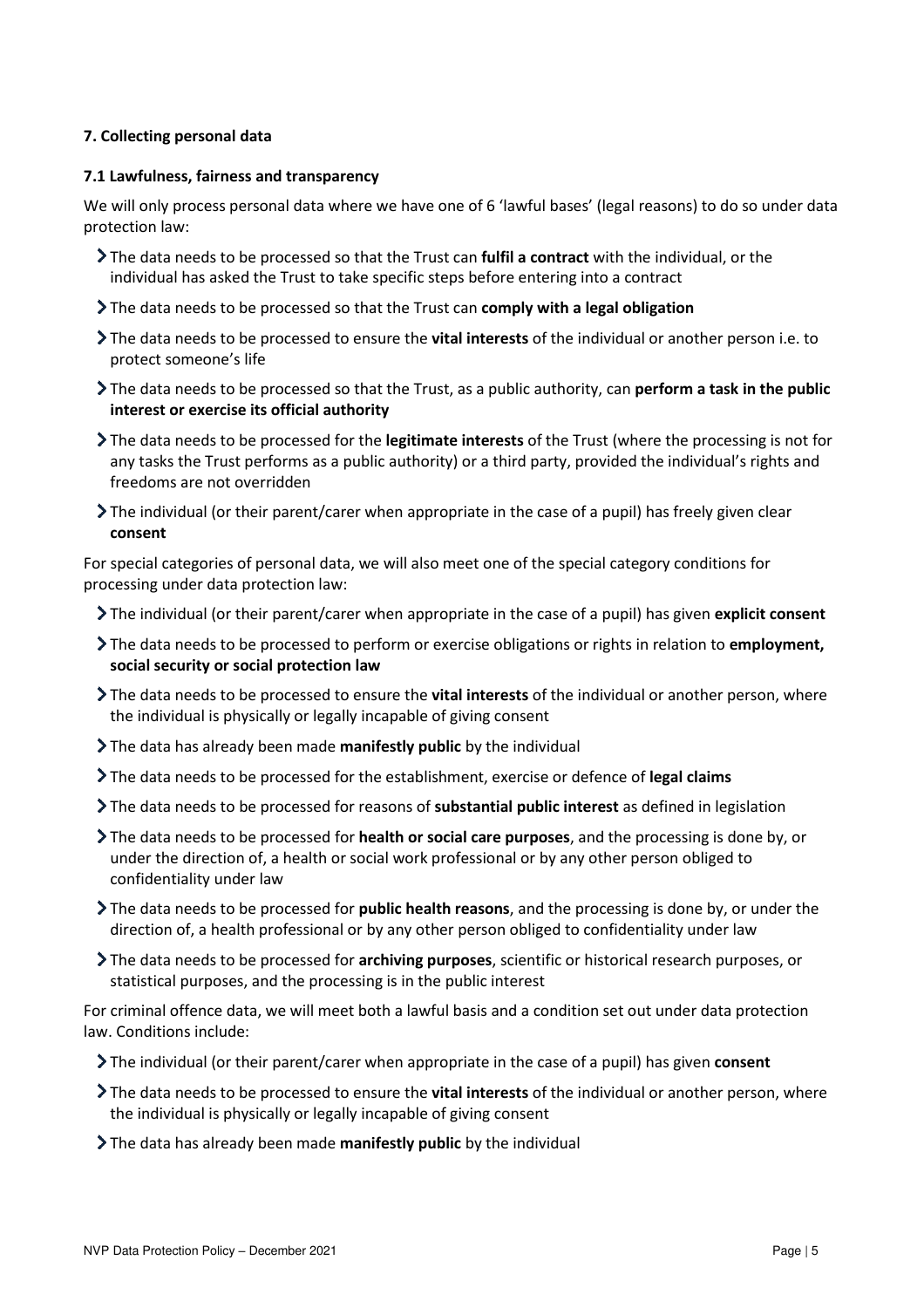- The data needs to be processed for or in connection with legal proceedings, to obtain legal advice, or for the establishment, exercise or defence of **legal rights**
- The data needs to be processed for reasons of **substantial public interest** as defined in legislation

Whenever we first collect personal data directly from individuals, we will provide them with the relevant information required by data protection law.

We will always consider the fairness of our data processing. We will ensure we do not handle personal data in ways that individuals would not reasonably expect or use personal data in ways which have unjustified adverse effects on them.

# **7.2 Limitation, minimisation and accuracy**

We will only collect personal data for specified, explicit and legitimate reasons. We will explain these reasons to the individuals when we first collect their data.

If we want to use personal data for reasons other than those given when we first obtained it, we will inform the individuals concerned before we do so and seek consent where necessary.

Staff must only process personal data where it is necessary in order to do their jobs.

We will keep data accurate and, where necessary, up-to-date. Inaccurate data will be rectified or erased when appropriate.

In addition, when staff no longer need the personal data they hold, they must ensure it is deleted or anonymised. This will be done in accordance with the Trust's record retention schedule.

# **8. Sharing personal data**

We will not normally share personal data with anyone else without consent, but there are certain circumstances where we may be required to do so. These include, but are not limited to, situations where:

- There is an issue with a pupil or parent/carer that puts the safety of our staff at risk
- We need to liaise with other agencies we will seek consent as necessary and if appropriate before doing this
- Our suppliers or contractors need data to enable us to provide services to our staff and pupils for example, IT companies. When doing this, we will:
	- Only appoint suppliers or contractors which can provide sufficient guarantees that they comply with data protection law
	- Establish a contract with the supplier or contractor to ensure the fair and lawful processing of any personal data we share
	- Only share data that the supplier or contractor needs to carry out their service

We will also share personal data with law enforcement and government bodies where we are requested to do so.

We will share personal data with law enforcement and other agencies where this is required for the purposes of safeguarding children and young people.

We may also share personal data with emergency services and local authorities to help them to respond to an emergency situation that affects any of our pupils or staff.

Where we transfer personal data internationally, we will do so in accordance with data protection law.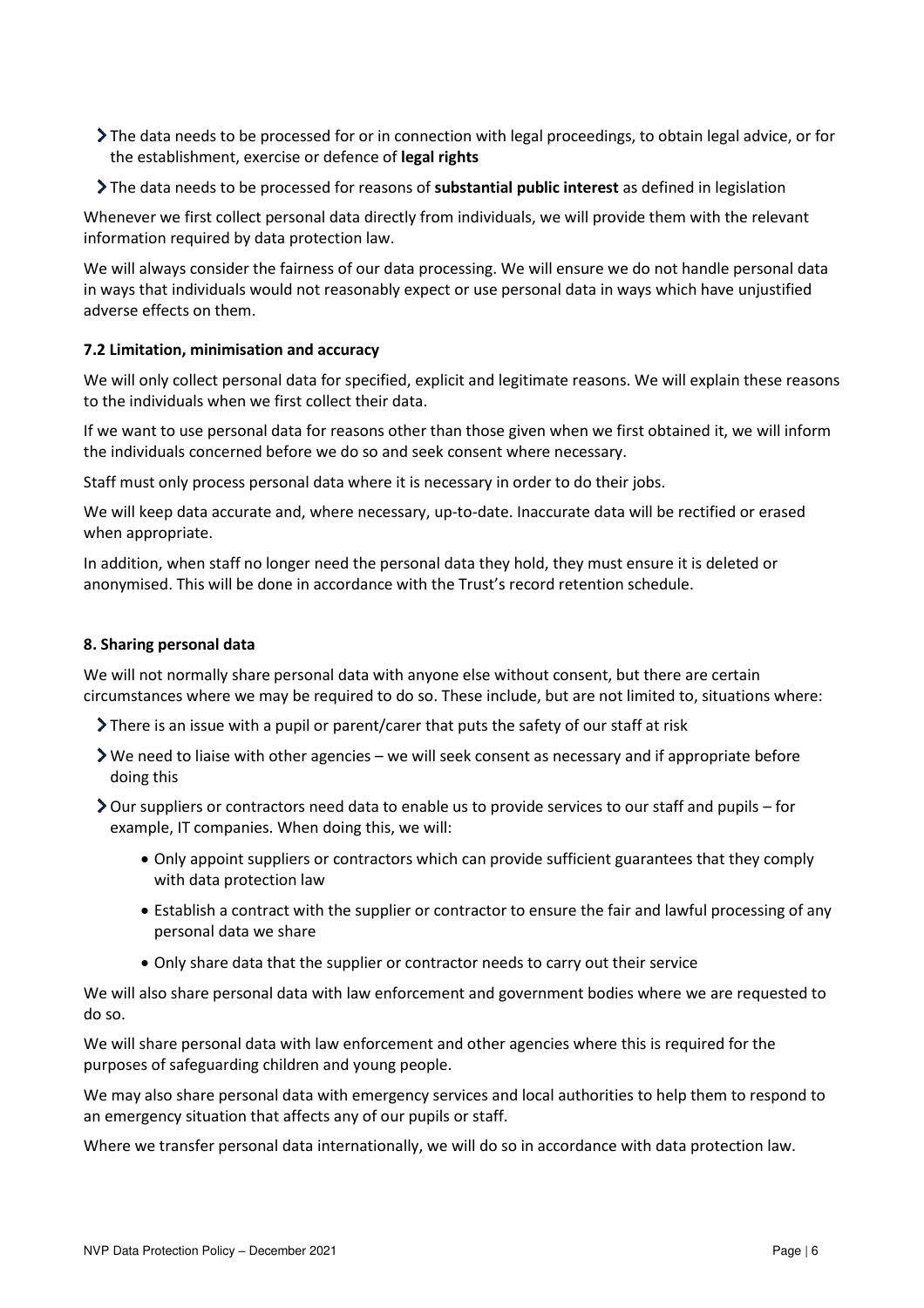## **9. Subject access requests and other rights of individuals**

#### **9.1 Subject access requests**

Individuals have a right to make a 'subject access request' to gain access to personal information that the Trust holds about them. This includes:

- Confirmation that their personal data is being processed
- Access to a copy of the data
- > The purposes of the data processing
- > The categories of personal data concerned
- Who the data has been, or will be, shared with
- How long the data will be stored for, or if this is not possible, the criteria used to determine this period
- Where relevant, the existence of the right to request rectification, erasure or restriction, or to object to such processing
- The right to lodge a complaint with the ICO or another supervisory authority
- $\sum$  The source of the data, if not the individual
- Whether any automated decision-making is being applied to their data, and what the significance and consequences of this might be for the individual
- The safeguards provided if the data is being transferred internationally

Subject access requests can be submitted in any form, but we may be able to respond to requests more quickly if they are made in writing and include:

- > Name of individual
- Correspondence address
- Contact number and email address
- Details of the information requested

If staff receive a subject access request in any form they must immediately forward it to the DPO.

## **9.2 Children and subject access requests**

Personal data about a child belongs to that child, and not the child's parents or carers. For a parent or carer to make a subject access request with respect to their child, the child must either be unable to understand their rights and the implications of a subject access request or have given their consent.

Children aged 12 and above are generally regarded to be mature enough to understand their rights and the implications of a subject access request. Therefore, most subject access requests from parents or carers of pupils at our Trust may not be granted without the express permission of the child. This is not a rule and a pupil's ability to understand their rights will always be judged on a case-by-case basis.

For children under the age of 12, permission of the child is not required.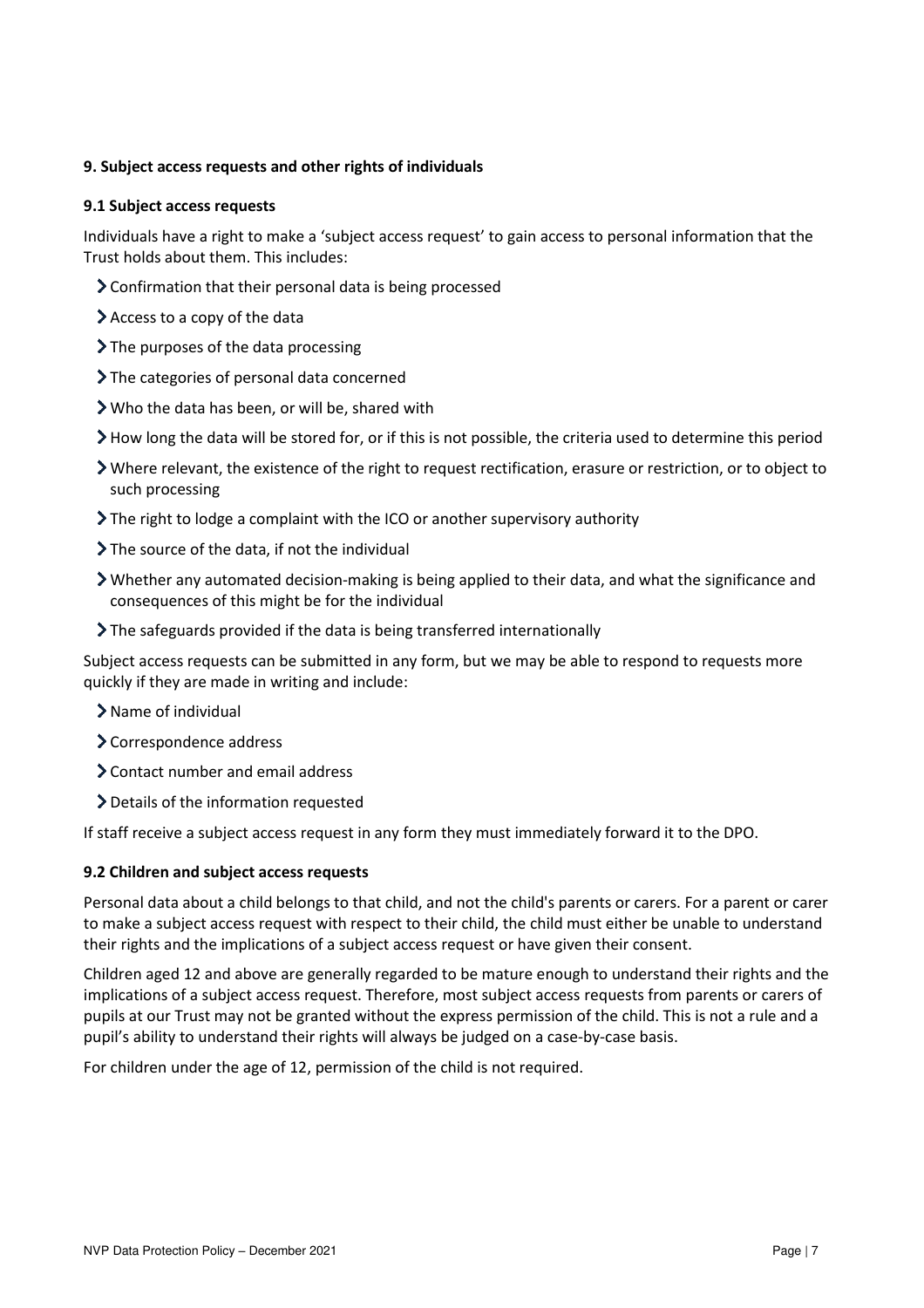## **9.3 Responding to subject access requests**

When responding to requests, we:

- May ask the individual to provide 2 forms of identification
- May contact the individual via phone to confirm the request was made
- Will respond without delay and within 4 working weeks (which exclude school holidays) of receipt of the request (or receipt of the additional information needed to confirm identity, where relevant)
- Will provide the information free of charge
- May tell the individual we will comply within 3 months of receipt of the request, where a request is complex or numerous. We will inform the individual of this within 4 working weeks (which exclude school holidays) and explain why the extension is necessary

We may not disclose information for a variety of reasons, such as if it:

- $\sum$  Might cause serious harm to the physical or mental health of the pupil or another individual
- Would reveal that the child is being or has been abused, or is at risk of abuse, where the disclosure of that information would not be in the child's best interests
- Would include another person's personal data that we cannot reasonably anonymise, and we do not have the other person's consent and it would be unreasonable to proceed without it
- $\geq$  Is part of certain sensitive documents, such as those related to crime, immigration, legal proceedings or legal professional privilege, management forecasts, negotiations, confidential references, or exam scripts

If the request is unfounded or excessive, we may refuse to act on it, or charge a reasonable fee to cover administrative costs. We will take into account whether the request is repetitive in nature when making this decision.

When we refuse a request, we will tell the individual why, and tell them they have the right to complain to the ICO or they can seek to enforce their subject access right through the courts.

# **9.4 Other data protection rights of the individual**

In addition to the right to make a subject access request (see above), and to receive information when we are collecting their data about how we use and process it (see section 7), individuals also have the right to:

- Withdraw their consent to processing at any time
- Ask us to rectify, erase or restrict processing of their personal data (in certain circumstances)
- $\triangleright$  Prevent use of their personal data for direct marketing
- Object to processing which has been justified on the basis of public interest, official authority or legitimate interests
- Challenge decisions based solely on automated decision making or profiling (i.e. making decisions or evaluating certain things about an individual based on their personal data with no human involvement)
- > Be notified of a data breach (in certain circumstances)
- Make a complaint to the ICO
- Ask for their personal data to be transferred to a third party in a structured, commonly used and machine-readable format (in certain circumstances)

Individuals should submit any request to exercise these rights to the DPO. If staff receive such a request, they must immediately forward it to the DPO.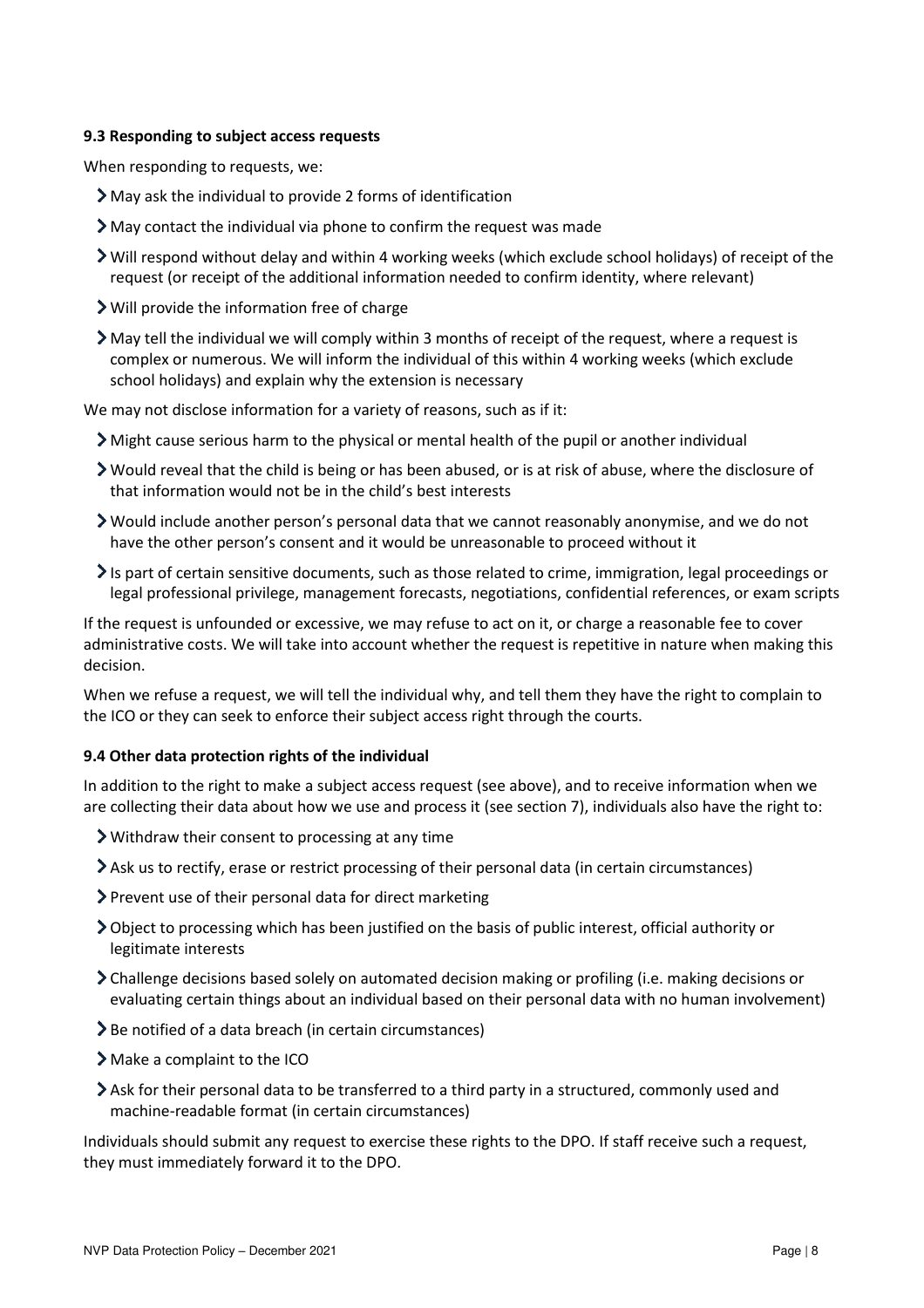#### **10. Parental requests to see the educational record**

As all schools in the Nene Valley Partnership are Academies, there is no automatic parental right of access to the educational record. However, we do choose to provide copies of educational records, provided that we judge that this is in the best interests of the child or young person.

Parents can request a copy of the educational record by contacting the relevant school office on the email addresses below. There is a £15.00 charge to cover the cost of staff time and photocopying.

Email addresses:

- Bozeat Primary School: [bps-admin@bozeat-school.net](mailto:bps-admin@bozeat-school.net)
- Irchester Community Primary School[: IPSadmin@irchester-school.net](mailto:IPSadmin@irchester-school.net)
- Wollaston School: [wol-office@wollaston-school.net](mailto:wol-office@wollaston-school.net)

#### **11. Biometric recognition systems**

The Trust does not use any biometric systems and does not hold and biometric data.

#### **12. CCTV**

We use CCTV in most locations around the senior school site to ensure it remains safe. We will adhere to the ICO's [code of practice](https://ico.org.uk/media/for-organisations/documents/1542/cctv-code-of-practice.pdf) for the use of CCTV.

We do not need to ask individuals' permission to use CCTV, but we make it clear where individuals are being recorded. Security cameras are clearly visible and we display prominent signs at entrance point to the school building that CCTV is in use.

Any enquiries about the CCTV system should be directed to Ben Stout, Network Manager. Email: stoutb@nenevalleypartnership.com

#### **13. Photographs and videos**

As part of our Trust activities, we may take photographs and record images of individuals within our schools.

We will obtain written consent from parents/carers, or pupils aged 18 and over, for photographs and videos to be taken of pupils for communication, marketing and promotional materials.

Where we need parental consent, we will clearly explain how the photograph and/or video will be used to both the parent/carer and pupil. Where we do not need parental consent, we will clearly explain to the pupil how the photograph and/or video will be used.

Any photographs and videos taken by parents/carers at school events for their own personal use are not covered by data protection legislation. However, we will ask that photos or videos with other pupils are not shared publicly on social media for safeguarding reasons, unless all the relevant parents/carers (or pupils where appropriate) have agreed to this.

Where the school takes photographs and videos, uses may include:

Within school on notice boards and in school magazines, brochures, newsletters, etc.

Outside of school by external agencies such as the school photographer, newspapers, campaigns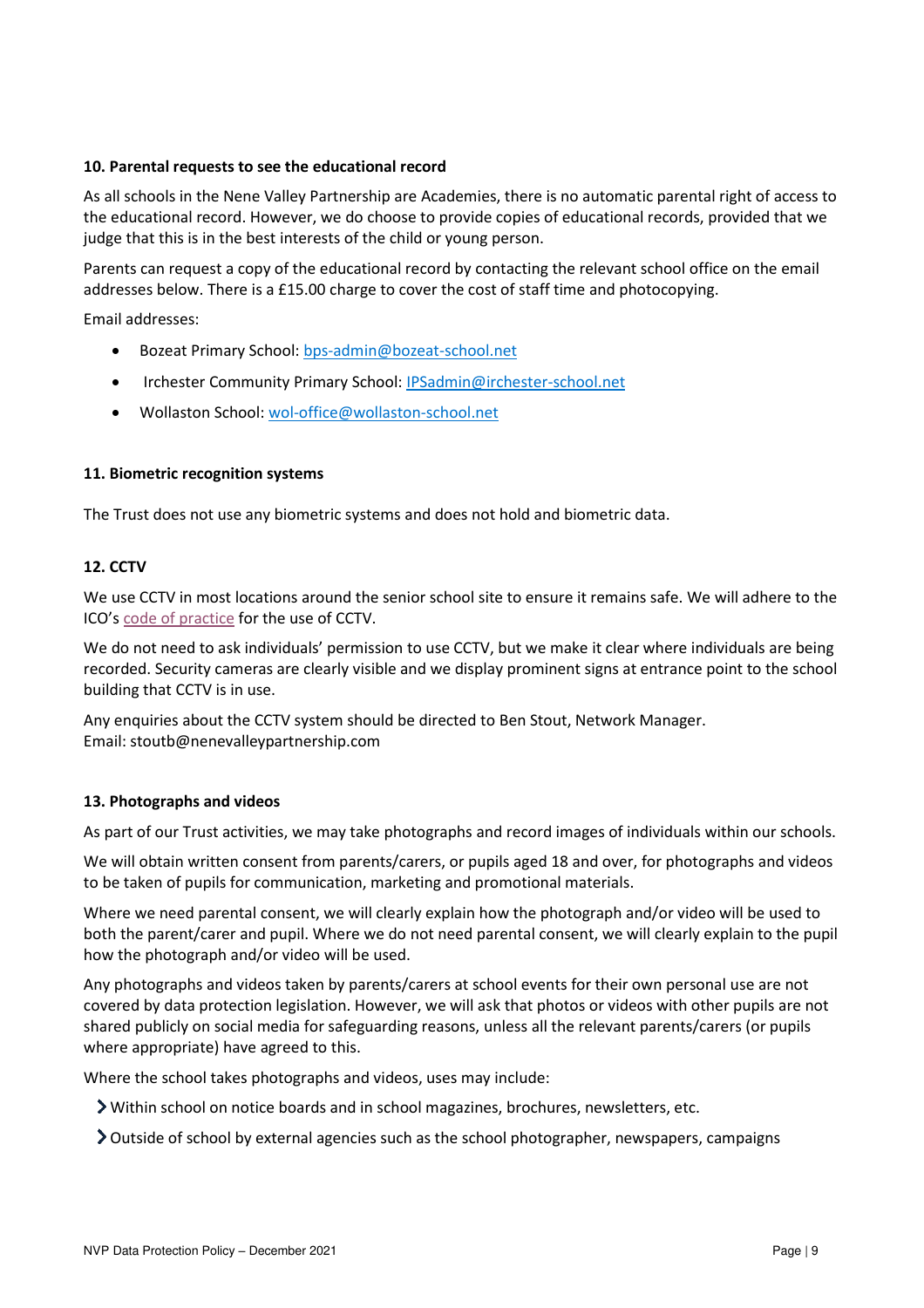Online on our school's/Trust website or social media pages

Consent can be refused or withdrawn at any time. If consent is withdrawn, we will delete the photograph or video and not distribute it further.

When using photographs and videos in this way we will not accompany them with personal information about the child, to ensure they cannot be identified.

## **14. Data protection by design and default**

We will put measures in place to show that we have integrated data protection into all of our data processing activities, including:

- Appointing a suitably qualified DPO, and ensuring they have the necessary resources to fulfil their duties and maintain their expert knowledge
- Only processing personal data that is necessary for each specific purpose of processing, and always in line with the data protection principles set out in relevant data protection law (see section 6)
- Completing data protection impact assessments where the Trust's processing of personal data presents a high risk to rights and freedoms of individuals, and when introducing new technologies (the DPO will advise on this process)
- Integrating data protection into internal documents including this policy, any related policies and privacy notices
- Regularly training members of staff on data protection law, this policy, any related policies and any other data protection matters; we will also keep a record of attendance
- Ensuring that appropriate antivirus and security software and protocols are in place across our data network.
- Regularly conducting reviews and audits to test our privacy measures and make sure we are compliant
- Appropriate safeguards being put in place if we transfer any personal data outside of the European Economic Area (EEA), where different data protection laws will apply
- Maintaining records of our processing activities, including:
	- For the benefit of data subjects, making available the name and contact details of our Trust and DPO and all information we are required to share about how we use and process their personal data (via our privacy notices)
	- For all personal data that we hold, maintaining an internal record of the type of data, type of data subject, how and why we are using the data, any third-party recipients, any transfers outside of the EEA and the safeguards for those, retention periods and how we are keeping the data secure

## **15. Data security and storage of records**

We will protect personal data and keep it safe from unauthorised or unlawful access, alteration, processing or disclosure, and against accidental or unlawful loss, destruction or damage.

In particular:

- Paper-based records and portable electronic devices, such as laptops and hard drives that contain personal data, are kept under lock and key when not in use
- Papers containing confidential personal data must not be left on office and classroom desks, on staffroom tables, or left anywhere else where there is general access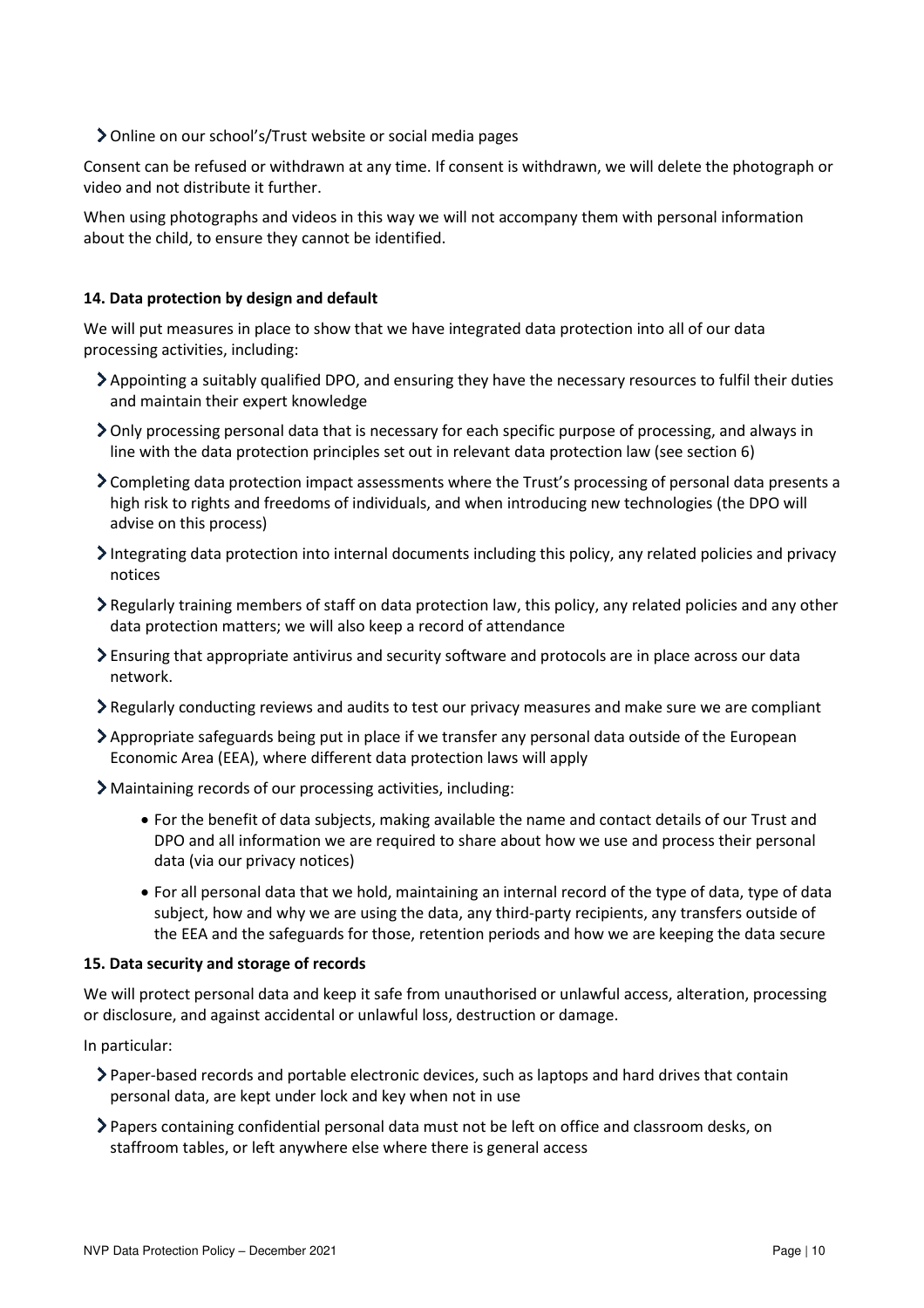- Where personal information needs to be taken off site (with the exception of information on laptops, cloud based school systems or student work / data required for marking and assessment), staff must ensure that either the Headteacher of their school or the DPO Kieron Beeby is made aware of the data which is leaving site and the subsequent return of this data.
- The IT team will ensure that passwords are only permitted which are appropriately complex and will contain letters and numbers for all permissions which are used to access school computers, laptops and other electronic devices. Staff and pupils are reminded that they should not reuse passwords from other sites. All staff and Trustees/Governors must use two factor authentication protocols.
- Encryption software is used to protect all portable devices and removable media, such as laptops and USB devices
- Staff, pupils or governors who store personal information on their personal devices are expected to follow the same security procedures as for Trust-owned equipment (see our Staff ICT Acceptable Use policy)
- Where we need to share personal data with a third party, we carry out due diligence and take reasonable steps to ensure it is stored securely and adequately protected (see section 8)

#### **16. Disposal of records**

Personal data that is no longer needed will be disposed of securely. Personal data that has become inaccurate or out of date will also be disposed of securely, where we cannot or do not need to rectify or update it.

For example, we will shred or incinerate paper-based records, and overwrite or delete electronic files. We may also use a third party to safely dispose of records on the Trust's behalf. If we do so, we will require the third party to provide sufficient guarantees that it complies with data protection law.

#### **17. Personal data breaches**

The Trust will make all reasonable endeavours to ensure that there are no personal data breaches.

In the unlikely event of a suspected data breach, we will follow the procedure set out in appendix 1.

When appropriate, we will report the data breach to the ICO within 72 hours after becoming aware of it. Such breaches in a school context may include, but are not limited to:

- A non-anonymised dataset being published on the school website which shows the exam results of pupils eligible for the pupil premium
- Safeguarding information being made available to an unauthorised person
- The theft of a school laptop containing non-encrypted personal data about pupils

#### **18. Training**

All staff and Trustees/governors are provided with data protection training annually in September (or as part of induction for staff joining the Trust at a different time) in tandem with the statutory safeguarding training.

Data protection will also form part of continuing professional development, where changes to legislation, guidance or the Trust's processes make it necessary.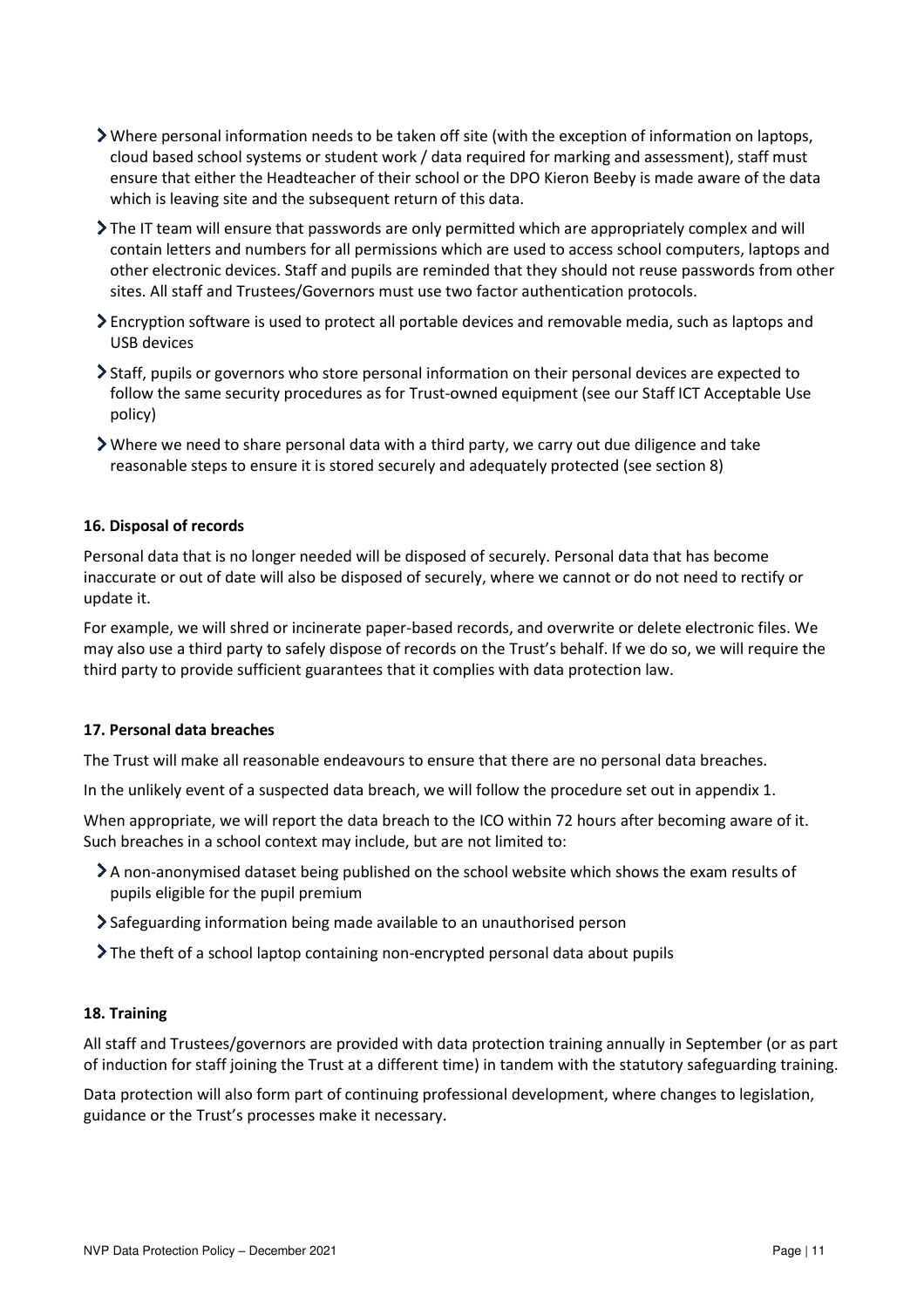# **19. Monitoring arrangements**

The DPO is responsible for monitoring and reviewing this policy.

This policy will be reviewed every **2 years** and shared with the full Trust Board.

# **20. Links with other policies**

This data protection policy is linked to our:

ICT Acceptable Use Policy

> Safeguarding Policy

> Online Safety Policy

and other relevant school policies.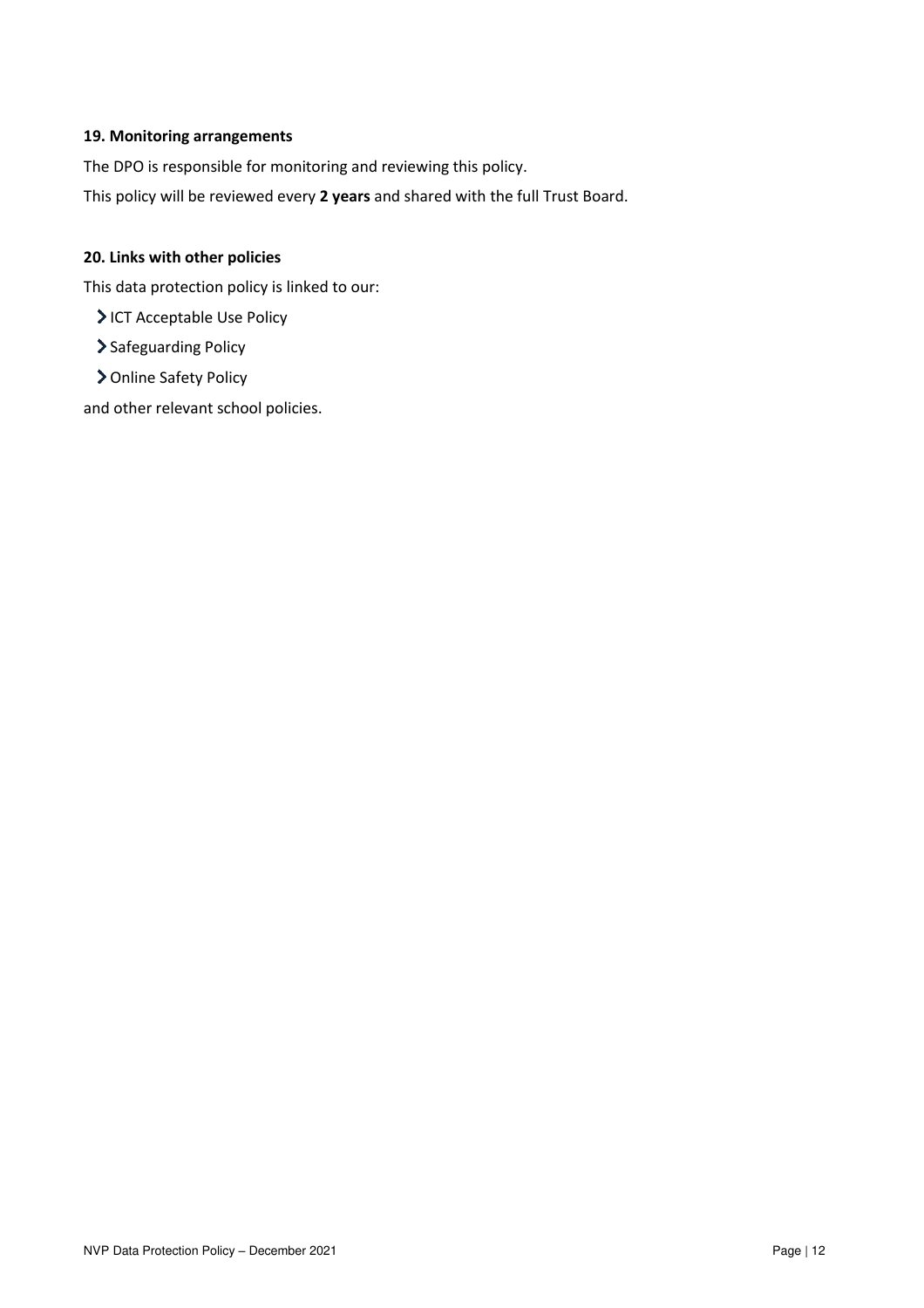## **Appendix 1: Personal data breach procedure**

This procedure is based o[n guidance on personal data breaches](https://ico.org.uk/for-organisations/guide-to-the-general-data-protection-regulation-gdpr/personal-data-breaches/) produced by the Information Commissioner's Office (ICO).

- On finding or causing a breach, or potential breach, the staff member, Trustee/governor or data processor must immediately notify the data protection officer (DPO) by email[: NVP-](mailto:NVP-DPO@nenevalleypartnership.com)[DPO@nenevalleypartnership.com](mailto:NVP-DPO@nenevalleypartnership.com)
- The DPO will investigate the report and determine whether a breach has occurred. To decide, the DPO will consider whether personal data has been accidentally or unlawfully:
	- Lost
	- Stolen
	- **Destroyed**
	- Altered
	- Disclosed or made available where it should not have been
	- Made available to unauthorised people
- Staff and Trustees/governors will cooperate with the investigation (including allowing access to information and responding to questions). The investigation will not be treated as a disciplinary investigation.
- If a breach has occurred or it is considered to be likely that is the case, the DPO will alert the Headteacher/Head of School and the Chair of Trustees/governors
- The DPO will make all reasonable efforts to contain and minimise the impact of the breach. Relevant staff members or data processors should help the DPO with this where necessary, and the DPO should take external advice when required (e.g. from IT providers). (See the actions relevant to specific data types at the end of this procedure)
- The DPO will assess the potential consequences, based on how serious they are, and how likely they are to happen before and after the implementation of steps to mitigate the consequences
- The DPO will work out whether the breach must be reported to the ICO and the individuals affected using the ICO's [self-assessment tool](https://ico.org.uk/for-organisations/report-a-breach/personal-data-breach-assessment/)
- The DPO will document the decision (either way), in case it is challenged at a later date by the ICO or an individual affected by the breach. Documented decisions are stored on the school's computer system
- Where the ICO must be notified, the DPO will do this via the ['report a breach' page](https://ico.org.uk/for-organisations/report-a-breach/) of the ICO website, or through its breach report line (0303 123 1113), within 72 hours of the Trust's awareness of the breach. As required, the DPO will set out:
	- A description of the nature of the personal data breach including, where possible:
		- o The categories and approximate number of individuals concerned
		- o The categories and approximate number of personal data records concerned
	- The name and contact details of the DPO
	- A description of the likely consequences of the personal data breach
	- A description of the measures that have been, or will be taken, to deal with the breach and mitigate any possible adverse effects on the individual(s) concerned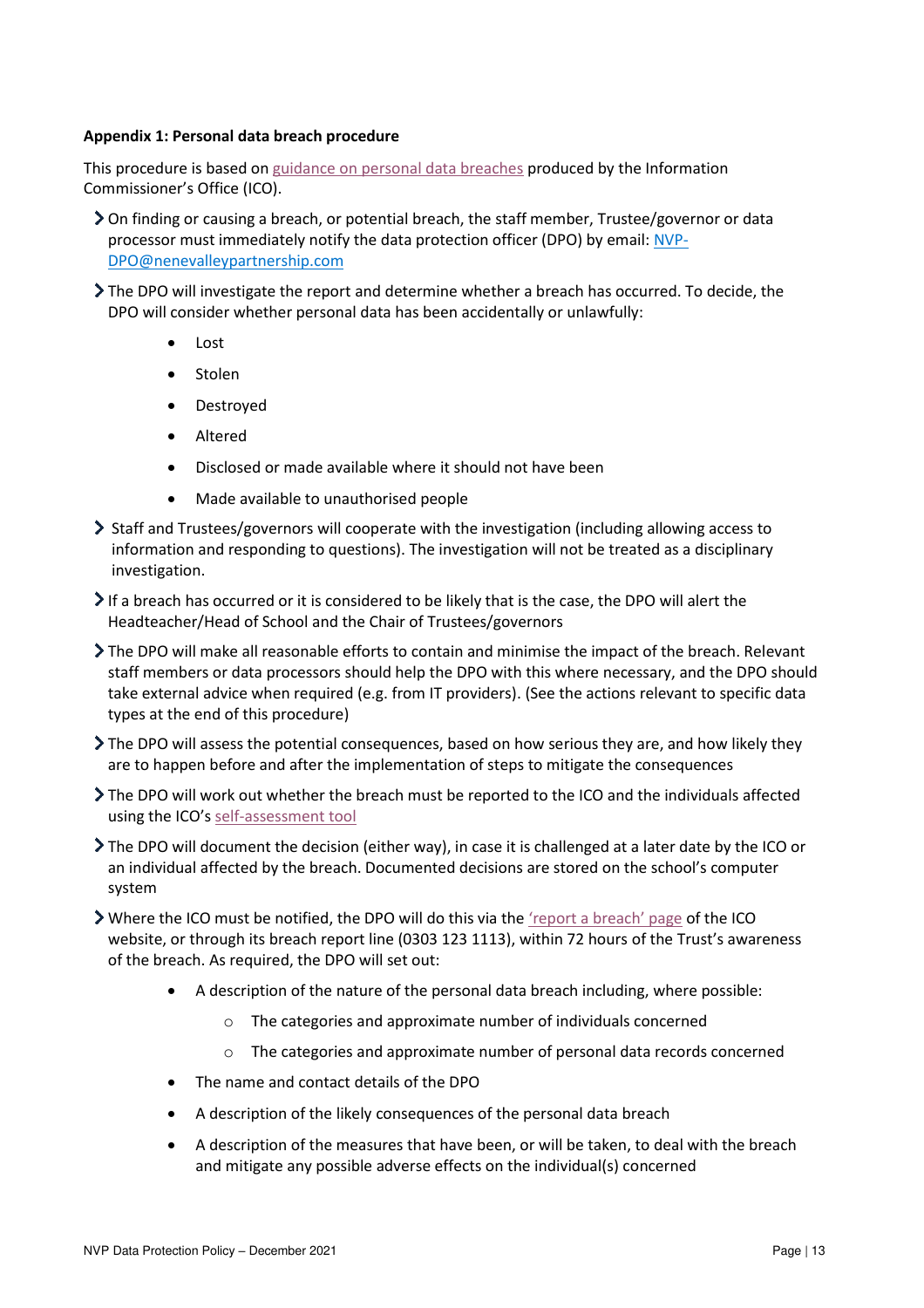- If all the above details are not yet known, the DPO will report as much as they can within 72 hours of the Trust's awareness of the breach. The report will explain that there is a delay, the reasons why, and when the DPO expects to have further information. The DPO will submit the remaining information as soon as possible
- Where the Trust is required to communicate with individuals whose personal data has been breached, the DPO will tell them in writing. This notification will set out:
	- A description, in clear and plain language, of the nature of the personal data breach
	- The name and contact details of the DPO
	- A description of the likely consequences of the personal data breach
	- A description of the measures that have been, or will be, taken to deal with the data breach and mitigate any possible adverse effects on the individual(s) concerned
- The DPO will consider, in light of the investigation and any engagement with affected individuals, whether to notify any relevant third parties who can help mitigate the loss to individuals – for example, the police, insurers, banks or credit card companies
- The DPO will document each breach, irrespective of whether it is reported to the ICO. For each breach, this record will include the:
	- Facts and cause
	- **Effects**
	- Action taken to contain it and ensure it does not happen again (such as establishing more robust processes or providing further training for individuals)

Records of all breaches will be stored on the school's computer system

- The DPO and headteacher will meet to review what happened and how it can be stopped from happening again. This meeting will happen as soon as reasonably possible
- The DPO and headteacher will meet annually to assess recorded data breaches and identify any trends or patterns requiring action by the Trust to reduce risks of future breaches

## **Actions to minimise the impact of data breaches**

We set out below the steps we might take to try and mitigate the impact of different types of data breach if they were to occur, focusing especially on breaches involving particularly risky or sensitive information. We will review the effectiveness of these actions and amend them as necessary after any data breach.

## **Sensitive information being disclosed via email (including safeguarding records)**

- If special category data (sensitive information) is accidentally made available via email to unauthorised individuals, the sender must attempt to recall the email as soon as they become aware of the error
- Members of staff who receive personal data sent in error must alert the sender and the DPO as soon as they become aware of the error
- If the sender is unavailable or cannot recall the email for any reason, the DPO will ask the ICT department to attempt to recall it from external recipients and remove it from the school's email system (retaining a copy if required as evidence)
- $\geq$  In any cases where the recall is unsuccessful or cannot be confirmed as successful, the DPO will consider whether it is appropriate to contact the relevant unauthorised individuals who received the